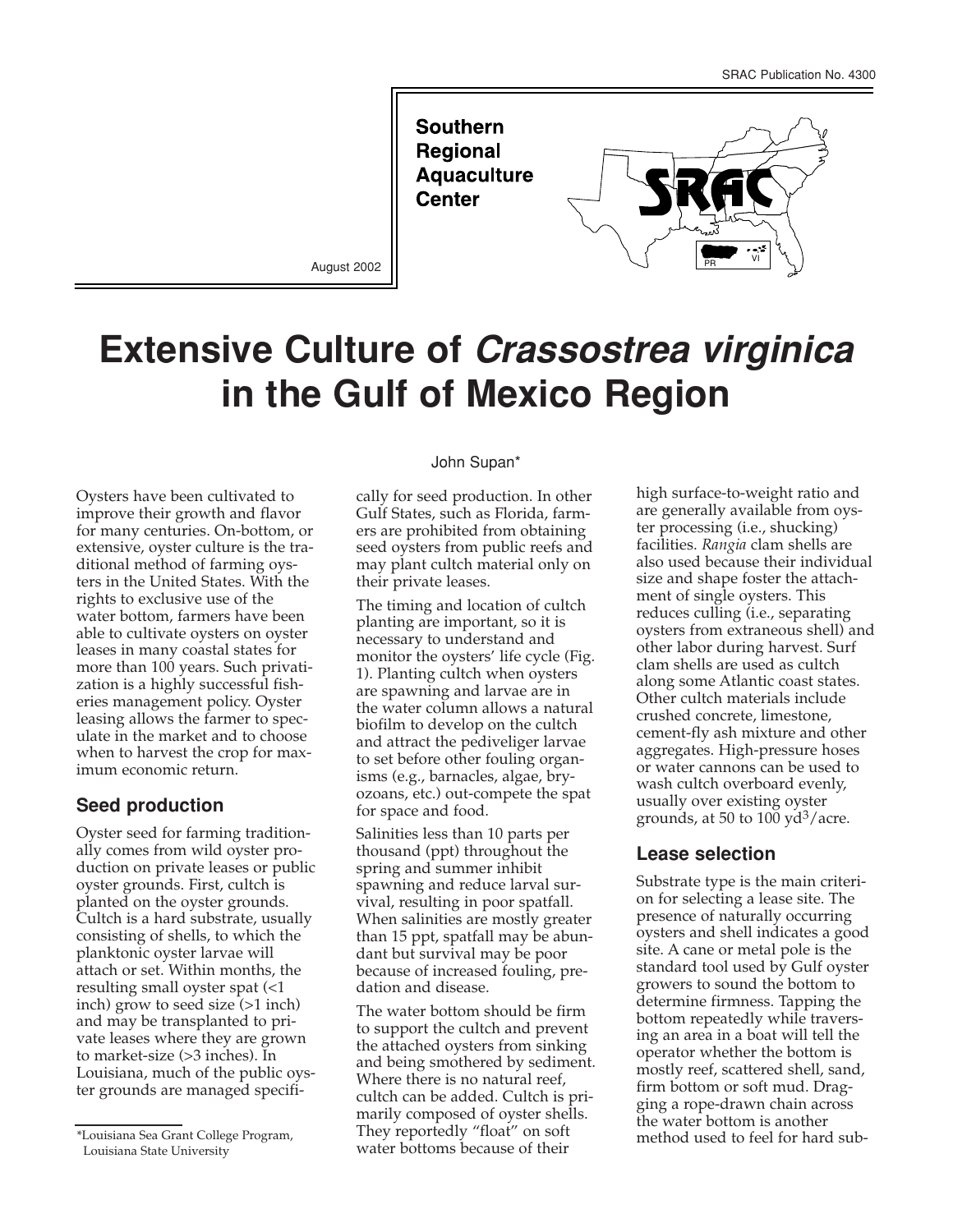

*Figure 1. Life cycle of Crassostrea virginica from: The Oyster Fishery of the Gulf of Mexico, United States: A Regional Management Plan. Pub. No. 24, Gulf States Fisheries Commission, Ocean Springs, MS.)*

strate. Hydroacoustics, or sidescan sonar, is a newer technology used mostly by state resource managers because of the cost. Some-times scuba divers visually assess the bottom.

While reef is the best substrate, it is not necessary; firm, sandy claymud can support oysters adequately. Hard sand should be avoided for extensive oyster farming because it can shift and smother a crop.

Salinity is another important criterion in site selection. Salty oysters are highly prized in the marketplace, but high salinities can lead to high oyster mortality from oyster drill and conch predation, and from diseases caused by parasitic protozoans such as Dermo (*Perkinsus marinus*) and, along the Atlantic coast, MSX

(*Haplosporidium nelsoni*). However, salinities that are too low may foster infestations of hooked mussel (*Ishadium recurvum*). These mussels can smother a crop, reduce growth and meat yield, and increase labor and operating costs. Large schools of black drum (*Pogonias cromis*) and cow-nose rays can decimate a crop. Where they occur, growers may have to move the oyster crop to different areas.

Tidal current is important for producing quality oysters. Fast tidal current provides large amounts of algal food for fast oyster growth and high meat yield. Current, combined with salinity, helps to shape and flavor oysters, forming cupped and scalloped or lightly fluted shells. These attributes give oyster grounds name recognition in the marketplace.

The National Shellfish Sanitation Program (NSSP) addresses public health issues related to molluscan shellfish within the Interstate Shellfish Sanitation Conference (ISSC). Under this program, oyster growing waters are classified by state shellfish sanitation agencies (e.g., public health, resource management) as approved, restricted or prohibited for shellfishing. The classification is based on routine monitoring of fecal coliform bacteria and other water quality parameters, as well as shoreline point-source surveying. Areas that are conditionally approved are open for harvest during certain times of the year, depending on the rainfall and river discharge in a given watershed that may disperse pollutants and degrade bacterial water quality. State shellfish control authorities map these areas as open or closed to harvesting on a seasonal or annual basis. Growers must consult these maps before selecting a lease.

The distance from a lease to available seed is an important economic factor. If a lease is near wild seed grounds, transit costs (labor, maintenance and fuel) during seed planting and harvesting will be lower. The distance from the lease to the dock is becoming a greater factor with changing harvesting regulations. Site selection can affect management decisions and investment and operating costs.

#### **Vessel and equipment**

An oyster crop is left unprotected during extensive culture, so mortality can not be controlled. Large volumes of oyster seed must be planted to make an operation profitable, and this has influenced the types of vessels and equipment used.

In Louisiana, the leading oysterproducing state, the oyster "lugger" (Fig. 2) usually has a shallow-draft hull made of wood, steel or aluminum. The vessel is 50 to 60 feet long, 18 to 22 feet wide, is powered by a diesel engine, and is equipped with the latest navigation and communication instruments. A rear cabin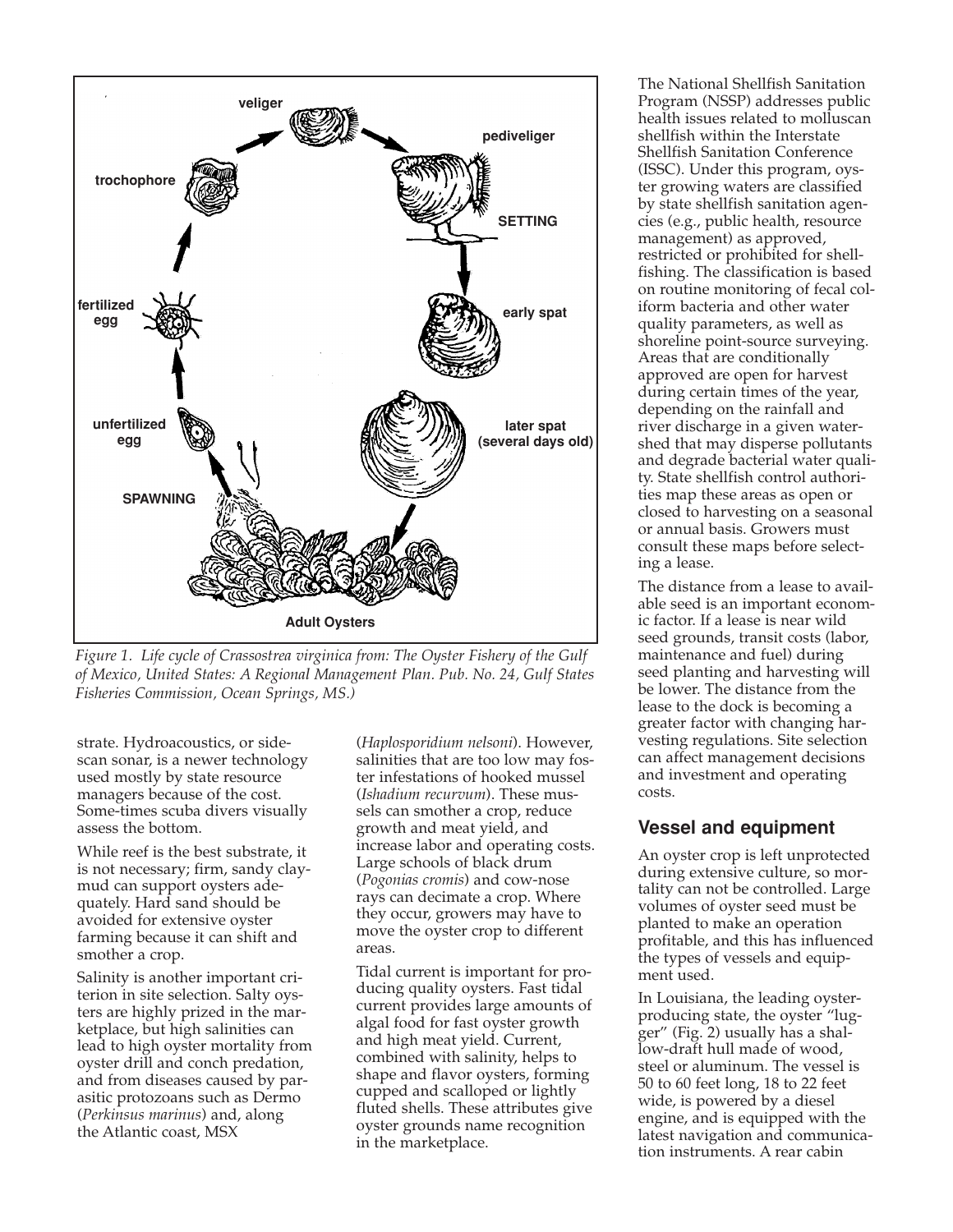

*Figure 2. A Louisiana oyster "lugger."* 

comfortably boards a captain and two to four crew members, allowing some planting trips to last for weeks.

The gunwales are fitted with removable, stacked, bin-boards to hold large volumes of oysters on deck. A tarpaulin to shade the oysters from direct sunlight is required by health regulations. Many luggers are fitted with water cannons to spray the oysters overboard, and with two oyster dredges (e.g., 56-inch toothbar) (Fig. 3) that are fished simultaneously on each side of the vessel and alternately winched aboard and emptied. To reduce back strain during culling, the dredges may be emptied by hand onto a dredge table. The table is fitted with rollers to reduce friction and wear from the dredge chain on the hull and table. Some dredges have self-opening bags and are deployed and retrieved with hydraulic A-frames to reduce the need for deckhands. In some vessels, hydraulic (i.e., suction) dredges and on-board conveyors are used to harvest and move oysters. The type of harvesting and equipment used depends largely on what is permitted in each state.



*Figure 3. An oyster dredge. (From: The Oyster Fishery of the Gulf of Mexico, United States: A Regional Management Plan. Pub. No. 24, Gulf States Fisheries Commission, Ocean Springs, MS.)*

# **Farming practices**

Seed oysters may be harvested from public oyster reefs during a state's oyster season using gear permitted by the state. Or, seed can be harvested from farmers' own leases that naturally produce seed oysters. Planting usually occurs in the fall and early winter to reduce damage to the reefs during the summer, when oyster spawning and recruitment is greatest. The seed are planted by circling the lease while spraying the oysters overboard. The density of seed ranges from 42 to 110 oysters per square yard. It may take several weeks to transplant large amounts of seed—20 days or more to move 6,000 bushels.

Many farmers plant leases in several locations each year because the estuarine environment is unpredictable. If only one site is planted and estuarine conditions change substantially, the farmer may have to move his crop to another location with more favorable conditions.

When the oyster seed are moved to high saline leases, they grow rapidly and can reach market size within 6 to 9 months in the Gulf of Mexico region. While waiting for seed to grow to market size, farmers may harvest market-size oysters from the public oyster grounds or other leases. A return of 1.2 bushels of market oysters per 1 bushel of planted seed is a reasonable average return, yet returns of 0.4 to 4.0 bushels per bushel of seed have been reported.

The ideal oyster lease has enough cultch material to attract natural oyster production so that no seed planting is necessary. The farmer may use the lease as a source of seed for other leases and/or may harvest market-size oysters while the public oyster grounds are closed to harvesting.

Dockside prices are affected by a number of factors, including high and low oyster production cycles caused mainly by the opening and closing of states' public oyster grounds to harvesting. The more successful farmers are very attentive to market conditions and harvest their crops to meet specific market demands. Some leases may be left alone to grow larger oysters for processing (shucking), while others may be managed to produce smaller oysters for the half-shell trade. Good business